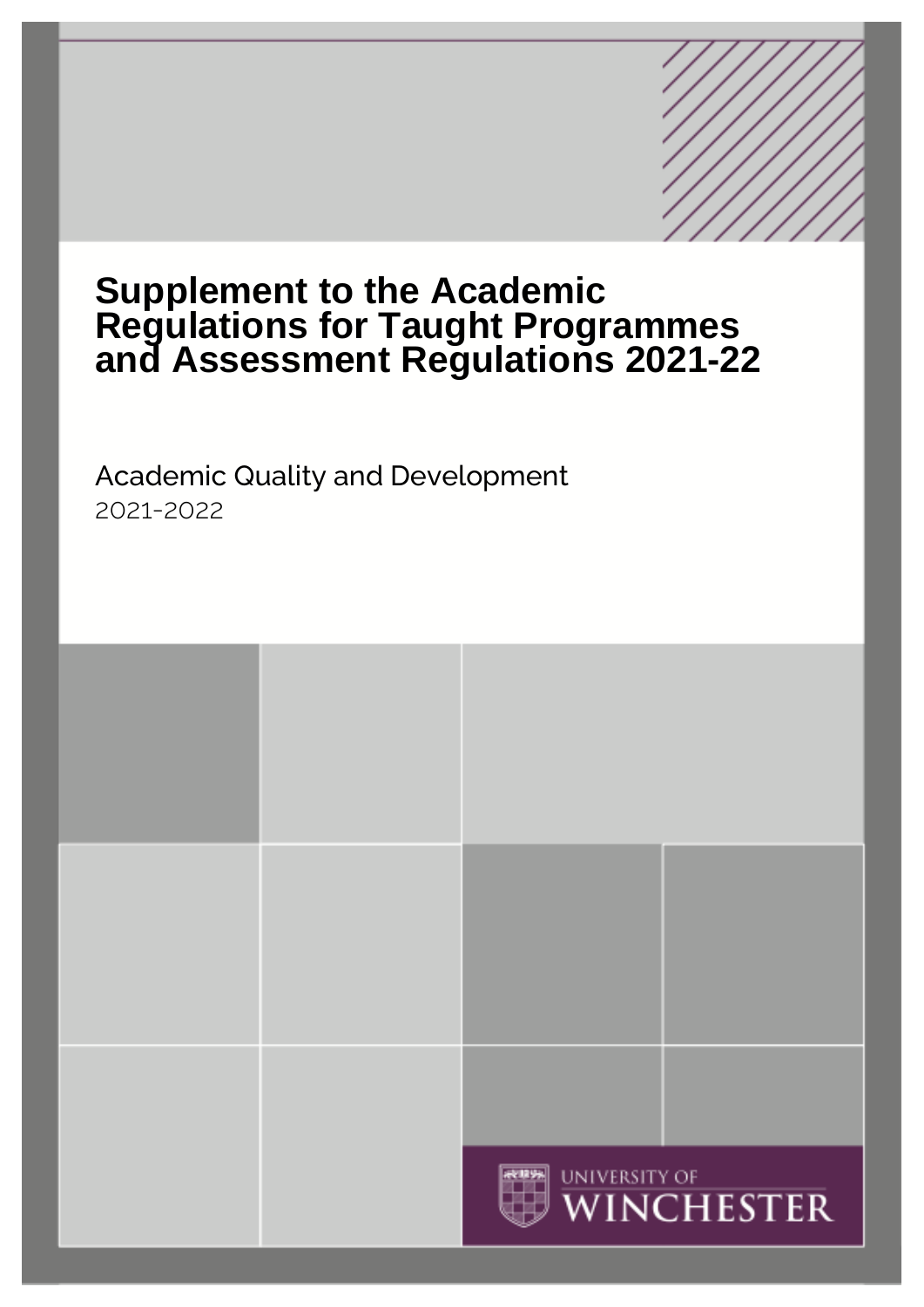| <b>Document Title:</b>                                                                                                                                                               | <b>Supplement to the Academic Regulations for Taught</b><br><b>Programmes and Assessment Regulations 2021-22</b> |  |
|--------------------------------------------------------------------------------------------------------------------------------------------------------------------------------------|------------------------------------------------------------------------------------------------------------------|--|
| <b>Document Author:</b>                                                                                                                                                              | Director of Academic Quality and Development                                                                     |  |
| <b>Responsible Person and Department:</b>                                                                                                                                            | Director of Academic Quality and Development                                                                     |  |
| <b>Approving Body:</b>                                                                                                                                                               | Senate                                                                                                           |  |
| Date of Approval:                                                                                                                                                                    | 21 November 2021                                                                                                 |  |
| <b>Date Effective From:</b>                                                                                                                                                          | 21 November 2021                                                                                                 |  |
| <b>Review Date:</b>                                                                                                                                                                  | Not applicable                                                                                                   |  |
| Indicate whether the document is for<br>public access or internal access only<br>Indicate whether the document<br>applies to collaborative provision?                                | <b>Public Access</b><br><b>Internal Access Only</b><br>Applies to Collaborative Provision                        |  |
| (Strikethrough text, as appropriate)                                                                                                                                                 |                                                                                                                  |  |
| <b>Summary/Description:</b>                                                                                                                                                          |                                                                                                                  |  |
| This document defines the Supplementary Regulations for Taught Programmes, validated by the<br>University of Winchester, including undergraduate and taught postgraduate programmes. |                                                                                                                  |  |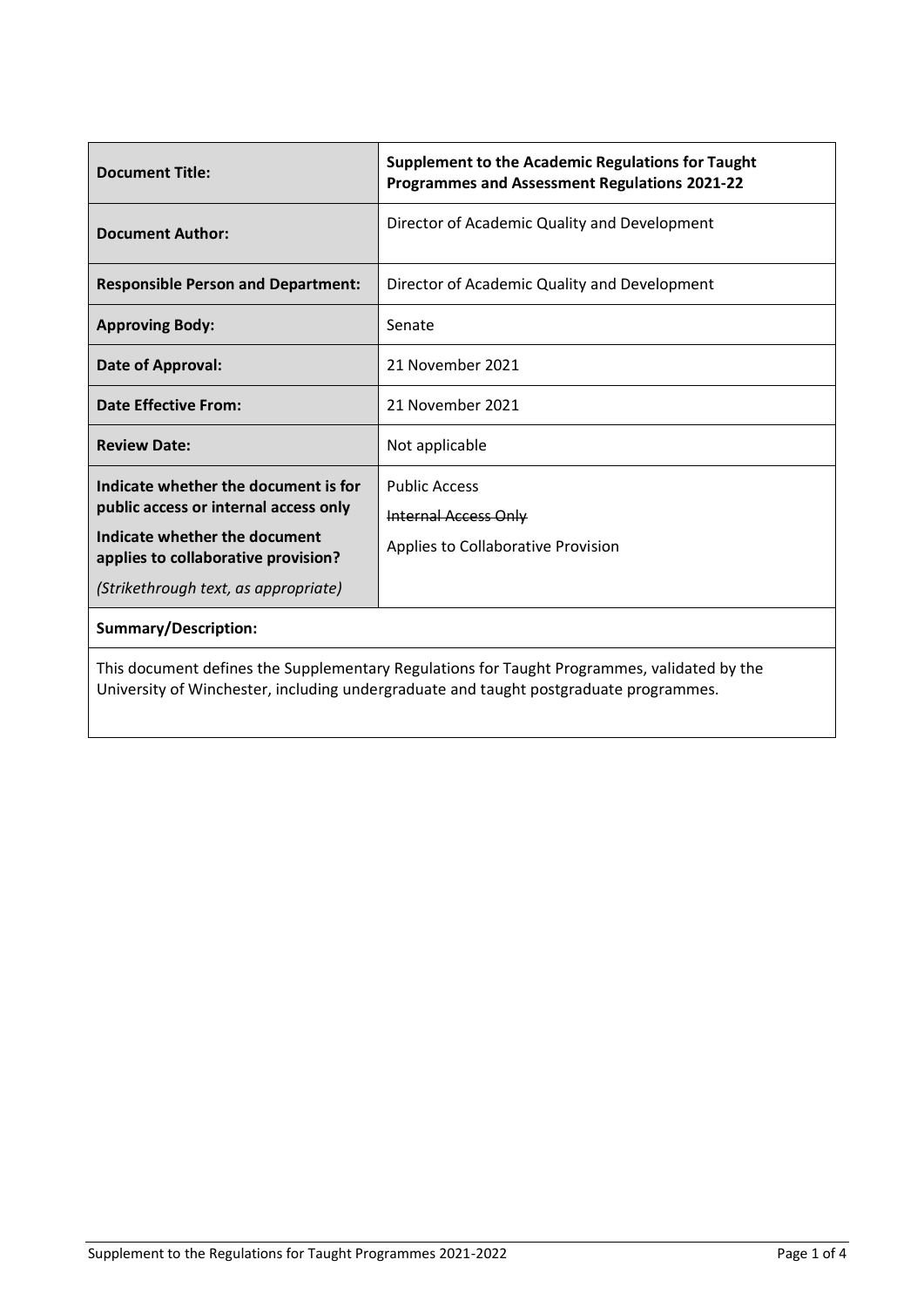**Supplement to the Regulations for Taught Programmes 2021-22**

| <b>Table of Contents</b> |                                                                                      |   |
|--------------------------|--------------------------------------------------------------------------------------|---|
| <b>SECTION A</b>         | <b>INTRODUCTION</b>                                                                  | 3 |
| <b>SECTION B</b>         | <b>AWARD CALCULATIONS</b>                                                            | 3 |
| <b>SECTION C</b>         | <b>PART TIME CONTINUING STUDENTS UNDERGRADUATE AND POSTGRADUATE</b><br><b>TAUGHT</b> | 4 |
| <b>SECTION D</b>         | <b>DEFINING ASSESSMENTS</b>                                                          | 4 |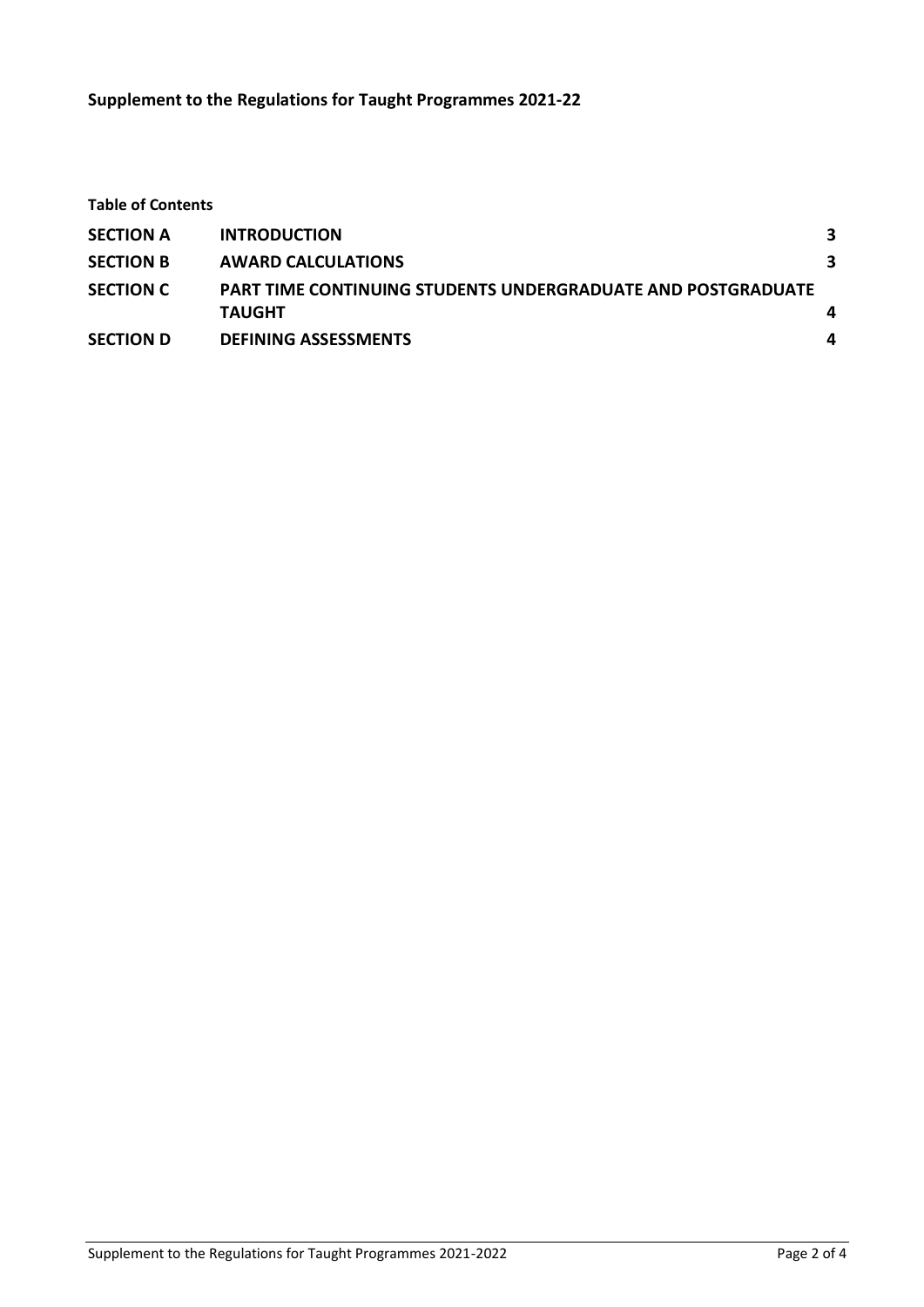# <span id="page-3-0"></span>**SECTION A INTRODUCTION**

Although 2021-22 saw a return to face to face teaching, the University is keenly aware of the impact of Covid-19 both on learning and teaching in the past and as a future possibility. The University has therefore agreed a number of measures for the 2021-22 academic year to ensure that students are supported in terms of completing their assessments and are not disadvantaged by unforeseen adverse circumstances.

In formulating its approach, the University has sought to protect the interests of its students whilst remaining compliant with the Office for Students' (OfS) regulatory framework. The University has also taken into account OfS guidance, guidance from the Quality Assurance Agency for Higher Education (QAA) and from Professional, Statutory and Regulatory Bodies (PSRBs) or equivalent.

The supplementary regulations have been approved by Academic Regulations, Policies and Procedures Committee, the Senate Academic Development Committee, and Senate. They apply to all undergraduate and postgraduate taught provision at the University of Winchester or at a collaborative partner and to all students undertaking that provision unless specifically exempted by Senate or disallowed under accreditation agreements with Professional, Statutory and Regulatory Bodies.

These regulations should be read alongside the Academic Regulations for Taught Programmes 2021-22, the Assessment Regulations for 2021-22 and the Award and Classification Rules and Credit Framework Summary.

These supplementary regulations will be reviewed throughout the academic year and will be revised (in consultation with the Winchester Student Union) if necessary, in semester 2.

# <span id="page-3-1"></span>**SECTION B AWARD CALCULATIONS**

In all cases students still need to achieve the required number of credits for the award.

# **The section below should be read alongside Section F2 of the Academic Regulations for Taught Programmes 2021-22**

The University has put a Safety Net in place in 2021-22 for grades and final outcomes to ensure that students' final award calculation will not be impacted by Covid-19.

A high-level summary of this Safety Net is below:

- 1. Undergraduate finalists (including top-up degrees) will have their degree classification calculated according to the standard algorithm in F2 *and* a credit weighted average of the best 210 credits from levels 5 and 6 [levels 6 and 7 for Integrated Masters] and will be awarded whichever mark is higher.
- 2. Postgraduate finalists will have their award calculated according to the algorithm in Section F3.
- 3. The University will make adjustments to ensure that final outcomes are at least equal to the average outcomes of the three years before Covid (2016/17, 2017/18 and 2018/19).<sup>1</sup>
- 4. Any student who received a benchmark in 2019-20 and is still enrolled with us will have this benchmark included (where it is advantageous to the student to do so) in any final degree calculation and GPA.
- 5. We commit to reviewing the Safety Net adjustments throughout the 2021-22 academic year. We will not do less than above, but we will openly review with the Winchester Student Union if we need to do more.

 $1$  This means that we will review the award data at the end of the academic year and ensure that the distribution across classifications is equal to or better than our pre-Covid distribution. If it isn't we will upgrade the classifications of the students who achieve the highest classification marks in the lower classification to match our pre-Covid distribution.

Supplement to the Regulations for Taught Programmes 2021-2022 Page 3 of 4